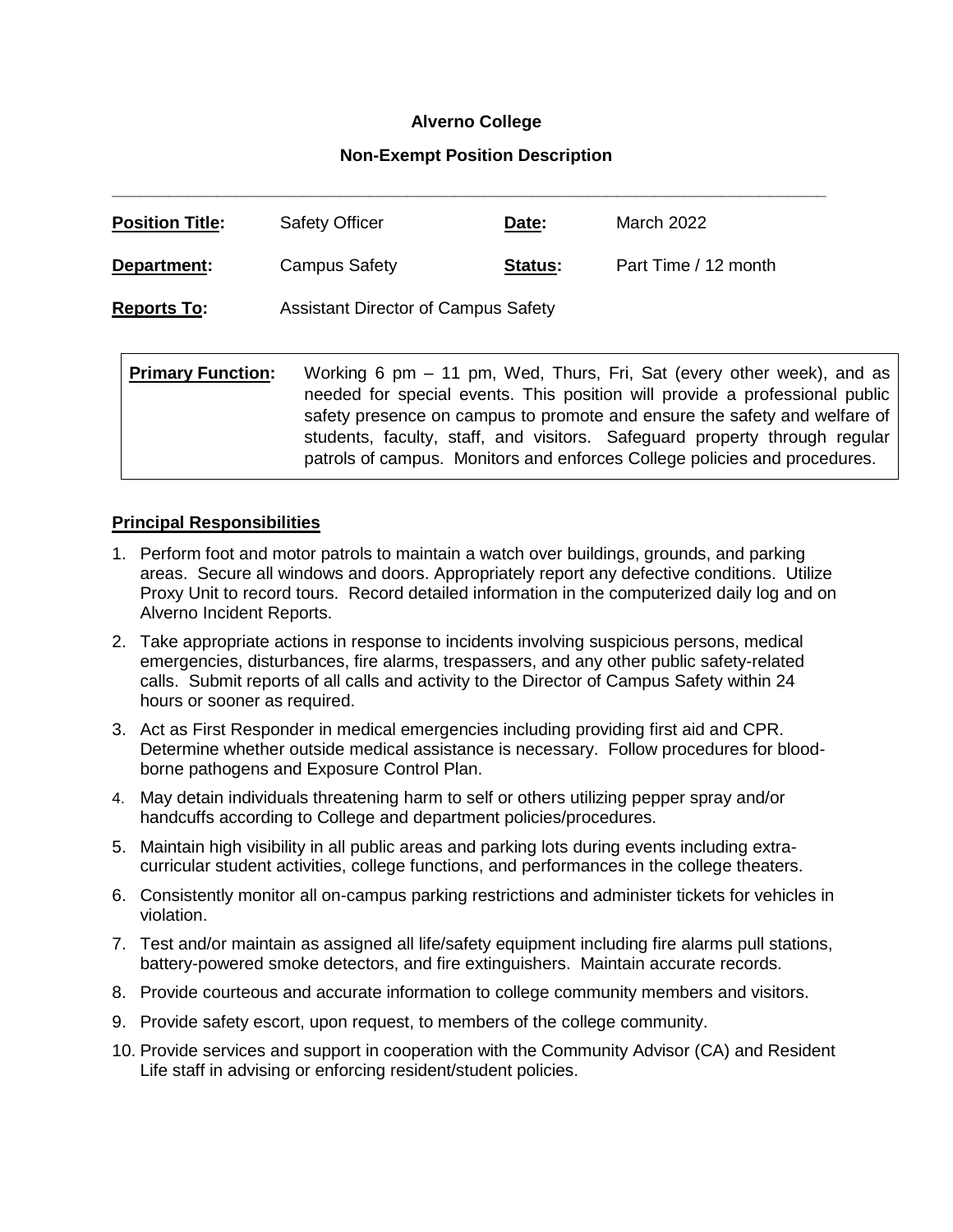- 11. Monitor and/or review cameras, reporting or taking appropriate action on any suspicious activities.
- 12. Perform receptionist, clerical and special project work as assigned.
- 13. Perform Desk Officer responsibilities in the residence halls if needed. Including, but not limited to:
	- Follow proper visitor check-in/out and overnight guest procedures.
	- a. Distribute items available to students for a loan with an ID.
- 14. Incorporate the Alverno Mission into daily tasks and deal with extraordinary circumstances.
- 15. Participate in department meetings, committees, and official College functions when appropriate.
- 16. Perform annual protocol skill assessment at the appropriate level based on time in service.
- 17. Be respectful of the College's vision of a balanced and healthy lifestyle strategy which includes the **Seven Dimensions of Wellness: Career, Emotional, Environmental, Intellectual, Physical, Social, and Spiritual.**
- 18. Comply with safety procedures and maintain clean and orderly work areas.
- 19. Perform other tasks as necessary to support the College mission.

### **Qualifications**

- 1. Requires a high school diploma or equivalent. An Associate's Degree in Police Science or related field is preferred.
- 2. Valid driver's license with a driving record that meets the qualifications of an Alverno driver.
- 3. Requires the ability to exercise good and appropriate judgment in dealing with incidents involving potential damage to life or property.
- 4. Must be able to communicate effectively and professionally with students, employees, contractors, and the general public.
- 5. Ability to understand and follow written and verbal instructions.
- 6. Requires basic computer skills and the ability to utilize computer equipment used in daily operations.
- 7. Requires the ability to become CPR and First Aid Certified and maintain certification.
- 8. Requires the ability to work with and maintain confidential information.
- 9. Requires basic reading and writing skills including the ability to legibly complete documentation and provide comprehensive written reports.
- 10. Requires the ability to work in a variety of weather conditions for an extended period of timed response.
- 11. Must be able to walk between 5-10 miles on every shift to perform required tour calls. Requires the ability to frequently stoop, bend, sit and stand. Must have good manual dexterity. Must be able to lift 50 pounds frequently and repeatedly.
- 12. An Associate's Degree in Police Science or related field is preferred.
- 13. Prior Law Enforcement or Security experience is preferred.